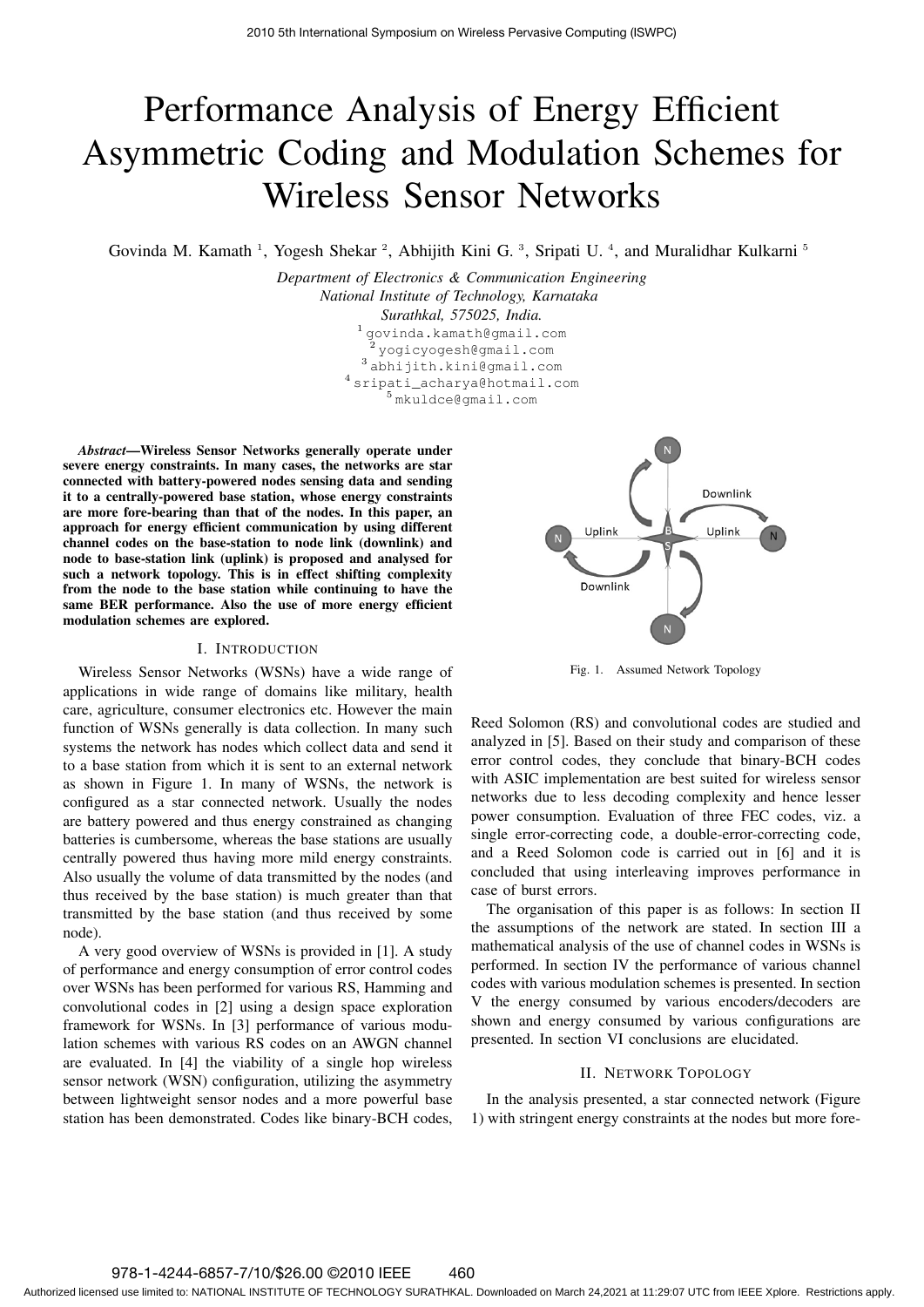bearing energy constraints at the base-station is considered. The channel between them is considered to be AWGN in nature. The aim of the work presented is to shift computational effort from the nodes to a base station and also explore more energy efficient modulation schemes such as M-ary FSK (at the cost of larger band-width). The use of channel coding in WSNs decreases the efficiency of communication in the network for small distances. The minimum distance between transmitter and receiver for which the coded and uncoded systems have same energy consumption is called the crossover distance ([7]). In the analysis performed, it is assumed that the operation is at a distance greater than crossover distance and hence the use of channel codes is warranted. An aggressive approach to shift complexity from the nodes to the base-station would be to use no channel code on the downlink while increasing the transmit power at the base station and using a channel code and a powerful soft decoding algorithm on the uplink. However this is eliminated because:

- 1) increase in transmit power will lead to interference with neighbouring wireless systems.
- 2) use of computationally expensive decoders will lead to massive power consumption at the base station as it communicates with several nodes, bulk of which is the base station receiving data from the nodes.

Though the base station has more fore-bearing energy constraints, it is assumed that these are stringent enough to prevent it from expending such massive amounts of energy. A moderate strategy would be to use a powerful code with a relatively simple encoder on the uplink and a possibly less powerful code with a simple decoder on the downlink. This essentially brings about an "asymmetric" nature in the WSN. Also on the uplink the use of a more energy efficient modulation scheme would be beneficial.

In most literature the modulation scheme used is usually BPSK. However in a system which is energy constrained, an energy efficient modulation scheme such as M-ary FSK seems to be a viable choice. In this paper, M-ary FSK with  $M \leq 32$ are considered. Further in this paper, the transmit signal energy and the energy consumed by power amplifier, encoder/decoder have been analysed in terms of energy per information bit.

## III. MATHEMATICAL ANALYSIS

The total energy per bit consumed by a transmitting node is  $E_{Radio}$  when L bits are transmitted is given by equation (1) as in [3]

$$
E_{Radio} = \frac{P_{on}T_{on} + P_{tr}T_{tr} + P_{sl}T_{sl}}{L}
$$
 (1)

where  $P_{on}$ ,  $P_{tr}$  and  $P_{sl}$  are the power consumed when the node is on, transient and in sleep mode respectively and  $T_{on}$ ,  $T_{tr}$  and  $T_{sl}$  are the time for which the node is on, transient and in sleep mode respectively. Assuming that  $P_{on}T_{on} \gg P_{tr}T_{tr}$ and  $P_{on}T_{on} \gg P_{sl}T_{sl}$  which is reasonable as  $P_{on}$  is at least one order of magnitude greater than  $P_{sl}$  and  $T_{on} \gg T_{tr}$ , equation (1) reduces to equation (2) as in [3]

$$
E_{Radio} = \frac{P_{on} T_{on}}{L} \tag{2}
$$

$$
P_{on} = P_{sig} + P_{ckt} + P_{pa} = (1 + \alpha)P_{sig} + P_{ckt}
$$
 (3)

where  $P_{sig}$  is the transmit power,  $P_{pa}$  is the power consumed by power amplifier which is equal to  $\alpha P_{sig}$  where  $\alpha = \frac{1-\eta}{\eta}$ ,  $\eta$ being the drain efficiency ratio of the power amplifier, and  $P_{ckt}$ is the power consumed by the other circuit elements which include filters, DACs, ADCs etc ([3]).

As shown in [3], equation (2) reduces to

$$
E_{Radio} = \frac{((1+\alpha)P_{sig} + P_{ckt})T_{on}}{L}
$$
 (4)

Ignoring noise figure and assuming ideal propagation, the SNR per bit  $\left(\frac{E_b}{N_0}\right)_r$  at the receiver when L bits are transmitted in  $T_{on}$  seconds is given by

$$
\left(\frac{E_b}{N_0}\right)_r = \frac{P_r T_{on}}{L N_0} \tag{5}
$$

where  $N_0$  is the noise power spectral density and  $P_r$  is the received power which by the Friis Transmission Equation is given by

$$
P_r = P_{sig} \left(\frac{\lambda}{4\pi}\right)^2 \frac{G_T G_R}{r^n} \tag{6}
$$

where  $P_{sig}$  is the transmit power and  $\lambda$  is the wavelength and  $G_T$  and  $G_R$  are the antenna gains of the transmit and receive antenna, r is the distance between the transmit and receive antennas and n is the path loss exponent whose value is between 2 and 4 [8].

It is assumed that in both the coded and uncoded case K information bits have to be transmitted in  $T_{on}$  seconds. For the coded case, using an (N,K) code the energy per information bit used up at the node  $E_{node\_coded}$  is given by

$$
E_{node\_code} = \frac{(1+\alpha)P_{sig\_code}T_{on} + P_{ckt}T_{on} + E_{comp}K}{K}
$$
\n(7)

Where  $E_{comp}$  is the encoder energy per information bit when a (N,K) code is used. However for the coded case the  $\left(\frac{E_b}{N_0}\right)$  $r = \left(\frac{E_b}{N_0}\right)$  $r_{\text{-}coded}$  equals

$$
\left(\frac{E_b}{N_0}\right)_{r\_code} = \frac{P_{r\_code}T_{on}}{NN_0} \tag{8}
$$

For the uncoded system, the energy per information bit used up at the node  $E_{node\_uncoded}$  is given by

$$
E_{node\_uncoded} = \frac{(1+\alpha)P_{sig\_uncoded}T_{on} + P_{ckt}T_{on}}{K}
$$
 (9)

and the  $\left(\frac{E_b}{N_0}\right)$  $r = \left(\frac{E_b}{N_0}\right)$ equals

$$
\left(\frac{E_b}{N_0}\right)_{r\_uncoded} = \frac{P_{r\_uncoded}T_{on}}{KN_0} \tag{10}
$$

For same BER for coded and uncoded systems, the relation between transmitted energy per bit of the coded and uncoded systems is related as

$$
E_{b\_coded} = \frac{E_{b\_uncoded}}{\gamma_C} \tag{11}
$$

where  $\gamma_C$  is coding gain obtained by using the code.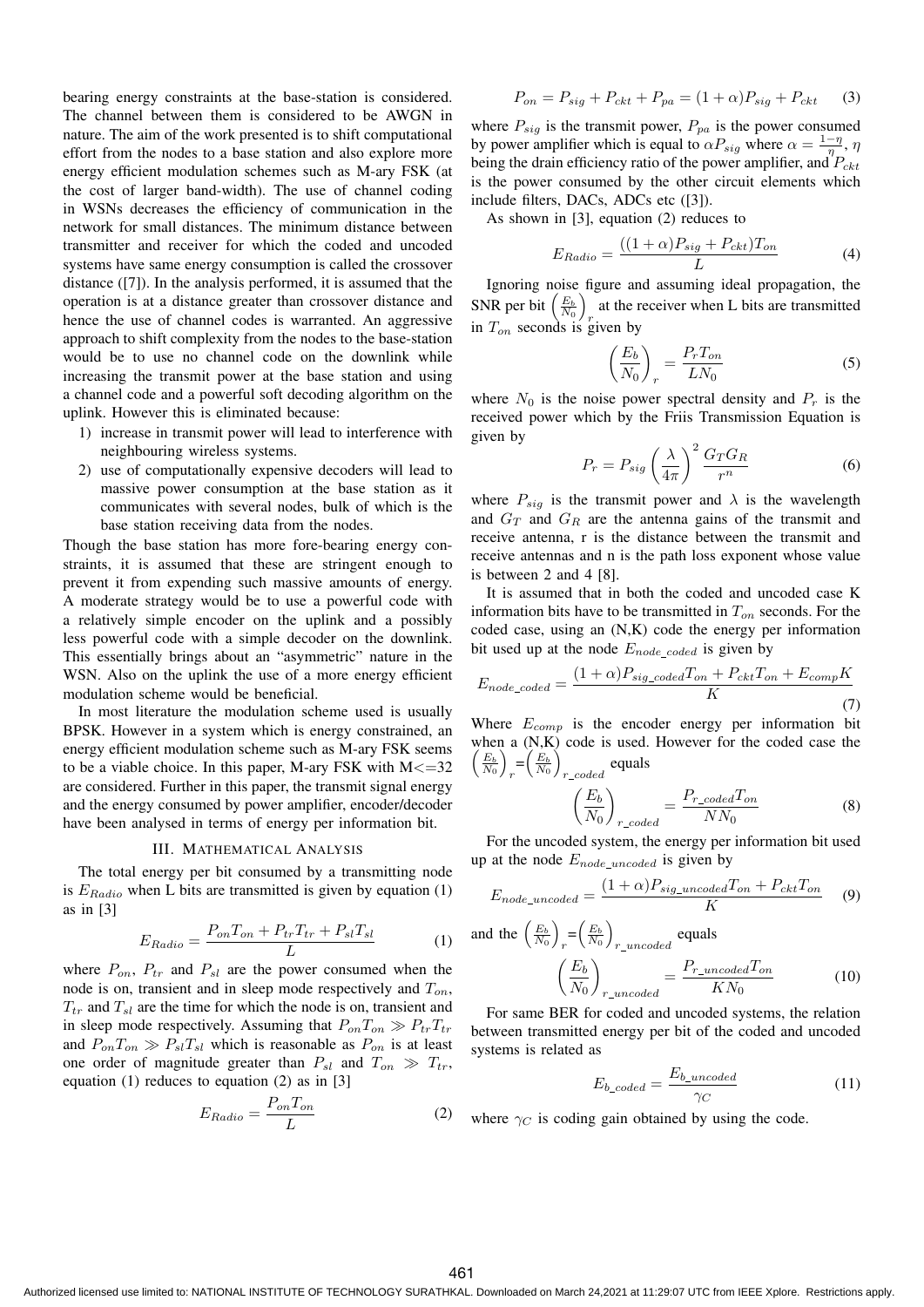

Fig. 2. Performance of BCH(31,k) with BPSK

$$
P_{sig\_coded} = \frac{P_{sig\_uncoded}N}{K\gamma_C} \tag{12}
$$

The energy savings per information bit for a given BER is given by  $\Delta E_s$  is

$$
\Delta E_s = E_{node\_uncoded} - E_{node\_coded} \tag{13}
$$

Thus

$$
\Delta E_s = \frac{1+\alpha}{K} P_{sig\_uncoded} \left( 1 - \frac{N}{K\gamma_C} \right) T_{on} - E_{comp} \quad (14)
$$

The cross over distance  $r_{xover}$  obtained by equating  $\Delta E_s$ to 0 and solving for r is given by

$$
r_{xover} = \left(\frac{E_{comp}K}{\left(1+\alpha\right)\left(1-\frac{N}{K\gamma_C}\right)\left(\frac{4\pi}{\lambda}\right)^2 \frac{\left(\frac{E_b}{N_0}\right)_{r\_uncoded}}{G_T G_R} N_0 K}\right)^{\frac{1}{n}}
$$
(15)

where  $\left(\frac{E_b}{N_0}\right)$  $r_{\text{r}}$  uncoded is  $\left(\frac{E_b}{N_0}\right)$  needed at receive antenna to obtain required BER in uncoded case.

## IV. PERFORMANCE OF CHANNEL CODES WITH MODULATION SCHEMES

Performance of BCH codes with length 31 and various dimensions with BPSK is shown in Figure 2. Here the performance is best when code rate is between 0.6 and 0.7 [8]. BCH(31,16) is observed to perform best among BCH codes simulated.

Performance of RS codes of length 31 and various dimensions with BPSK is presented in Figure 3 and the performance is found to be best when code rate is in the range 0.6 to 0.7 [8]. RS(31,23) is observed to perform the best among RS codes simulated.

In Figure 4, the performance of BCH(31,26) with various modulation schemes is shown. It is observed that the performance of 32-FSK is better than that of BPSK for BERs less than  $10^{-4}$ .



Fig. 3. Performance of various (31,k) RS codes with BPSK



Fig. 4. Performance of BCH(31,26) with MFSK and BPSK



Fig. 5. Performance of various (31,21) RS codes with various modulation schemes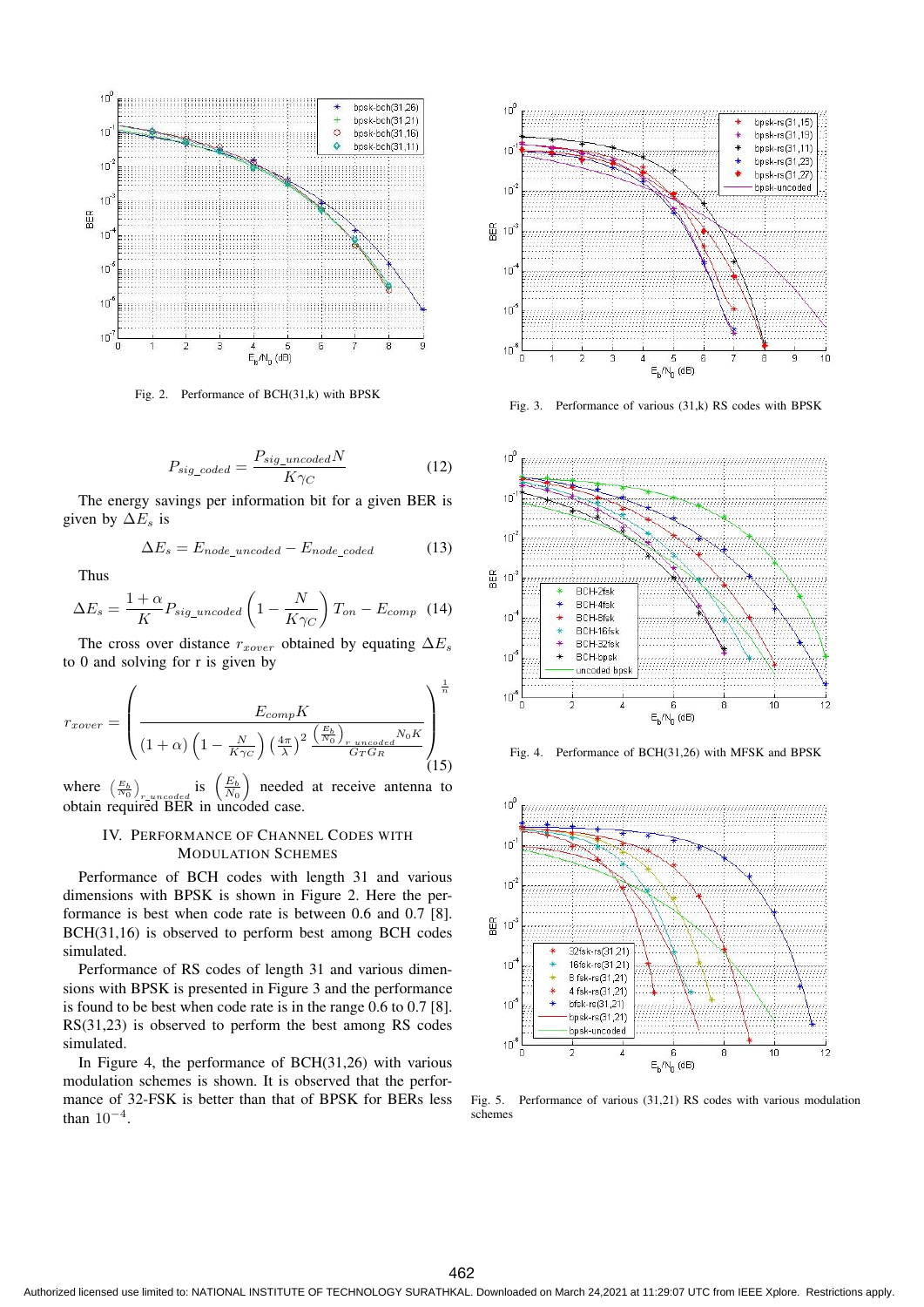

Fig. 6. Performance of  $\Re(2,4)$  with MFSK and BPSK



Fig. 7. Performance of Hamming codes with BPSK

In Figure 5, the performance of  $RS(31,21)$  with various modulation schemes is presented. It is observed that the performance of 32-FSK is better than that of BPSK for BERs less than  $10^{-2}$ .

The performance of Reed Muller Code  $\Re(2,4)$  with Reed Decoding algorithm with M-ary FSK and BPSK is shown in Figure 6. It is seen that BPSK is the best modulation scheme among those considered. In Figure 7, performance of various hamming codes with BPSK is presented.

It is expected that as M increases the performance of codes with M-ary FSK will improve in all cases. However increase in M of M-ary FSK is expected to be accompanied by a sizeable increase in the modulator energy consumption.

## V. ENERGY PERFORMANCE

The energy consumed by encoder and decoder for different codes is measured using Sim-Panalyzer([9]) by running the corresponding C-codes on StrongArm 1100 processor. The



Fig. 8. Energy per Information bit Consumed by various Circuits on SA1100

TABLE I SYSTEM ASSUMPTIONS

| Antenna Gains $G_T$ , $G_R$ |                 | <b>BER</b>      | $10^{-5}$                |
|-----------------------------|-----------------|-----------------|--------------------------|
| Distance r                  | 50 <sub>m</sub> | Noise PSD $N_0$ | $4 \times 10^{-21}$ W/Hz |
|                             | 19              | Frequency f     | 2.4GHz                   |
| Path Loss Exponent n        |                 | Bandwidth B     | 1MHz                     |

values obtained were an average for 5 different input vectors.

The encoder and decoder energy per information bit consumptions of various channel codes are shown in Figure 8. Here only energy consumed for implementing the logic is considered. This is justified as energy consumed by processes like leakage will occur irrespective of if the channel code is implemented or not as the processor has to be in ON state when data is received. It is observed that for codes of longer code lengths, generally encoder energy per information bit is marginally lower. As in the analysis presented, the concern is only towards nodes. In a star connected network, none of the bits encoded at a node will be decoded at a node. Hence for a fair comparison between the energy expended per information bit sent at the node for decoding and encoding, a network level parameter  $\mu$ , the *Node Downlink-Uplink Ratio*, is defined as the number of information bits received per information bit sent at the node, i.e.

$$
\mu = \frac{Number\ of\ Information\ bits\ Decoded\ at\ the\ Node}{Number\ of\ Information\ bits\ Encoded\ at\ the\ Node} (16)
$$

It can be observed that the range of  $\mu$  is  $[0, \infty)$ .

The assumptions made in the simulations are tabulated in Table I.

The energy per information bit consumed by the node  $E_{tot}$ is estimated by

$$
E_{tot} = E_{Sig} + E_{PA} + E_{Enc} + \mu E_{Dec} = (1+\alpha)E_{Sig} + E_{Enc} + \mu E_{Dec}
$$
\n(17)

where  $E_{Enc}$ ,  $E_{Dec}$  are energy per information bit consumed by the encoder and decoder respectively,  $E_{Sig}$  is the transmit signal energy per information bit for the required SNR per bit  $\left(\frac{E_b}{N_0}\right)$  $\setminus$ at the receiver, and  $E_{PA} = \alpha E_{Sig}$  is the energy